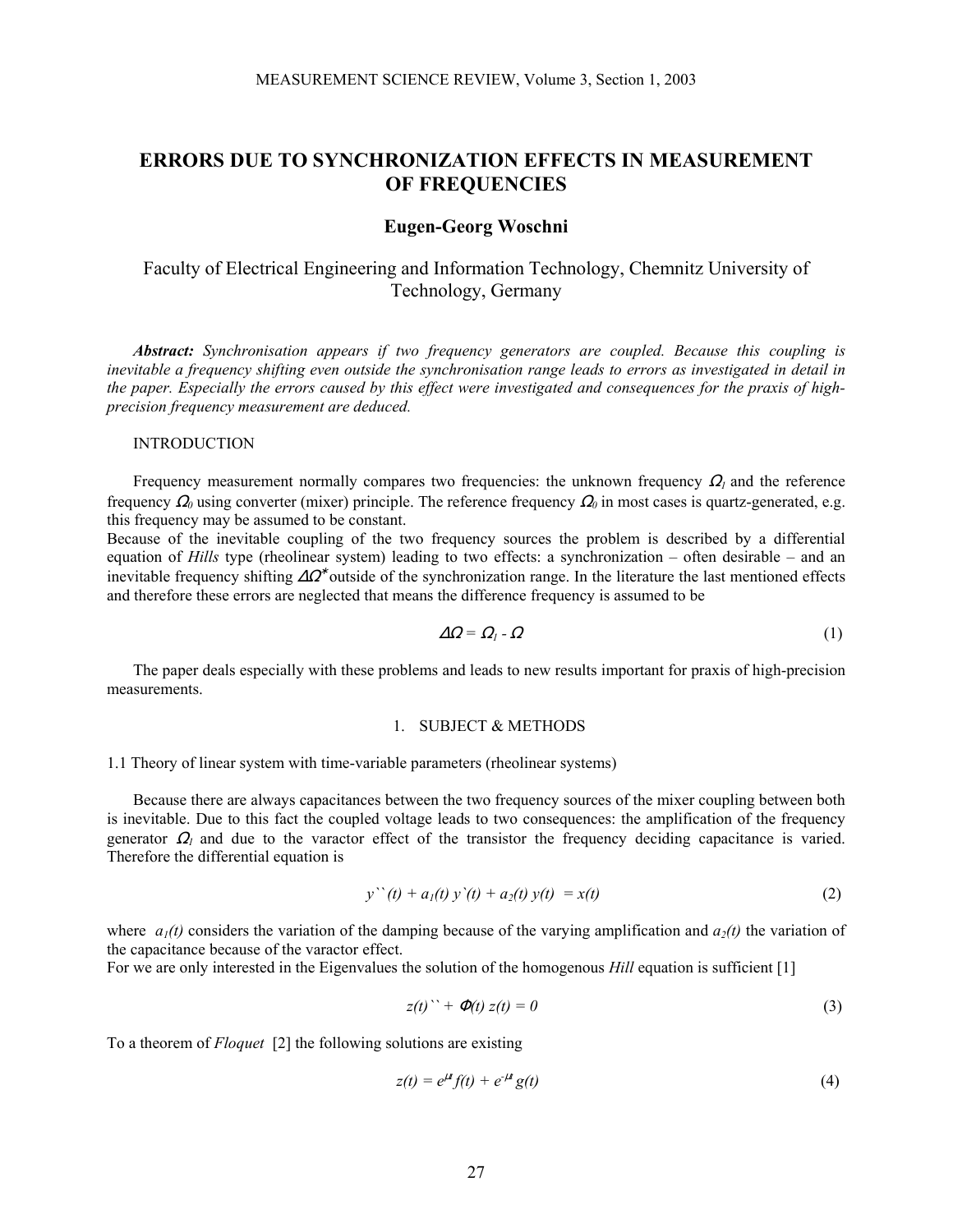The mathematical treatment is very difficult even for the special case of a periodic Φ*(t)*, the so-called *Mathieu*  differential equation [3]. Here the Diagram of *Ince* and *Strutt* as shown in Figure 1 demonstrates instable regions with real parts of the exponent  $\mu$  in eq. (4).



Figure 1. Diagram of *Ince* and *Strutt* 

 We will use another approach to get informations of the behaviour of the system and especially of the characteristic exponent  $\mu$  based on physical considerations and approximations as in principle described in [4].

## 2.1. Investigations using physical considerations

To apply energy and phase investigations instead of equation (3) we use the so-called *Mathieu*-equation

$$
z(t)'' + \Omega_0^2 (1 + \sigma \sin \omega t) z(t) = 0
$$
\n(5)

describing an oscillator with time-varying capacitance. Following investigations given by *Wenke* [5] and *Erdelyi* [6] we get a current in phase with the voltage and one with  $90^\circ$  phase difference leading to a negative damping and to an additional capacitance. This additional capacitance generates a frequency shift, the possible maximum yields the so-called locking or synchronization range ∆Ω*o*. Because this parameter may be easily measured we will use him to describe the problem instead of  $\sigma$  in equation (5). As given in details in [7] the exponent  $\mu$  is

$$
\mu = \sqrt{\Delta \Omega_0^2 / 4 - \overline{\Delta \Omega^2}}
$$
 (6)

```
where ∆Ω means the deviation to the resonance frequency Ωo.
```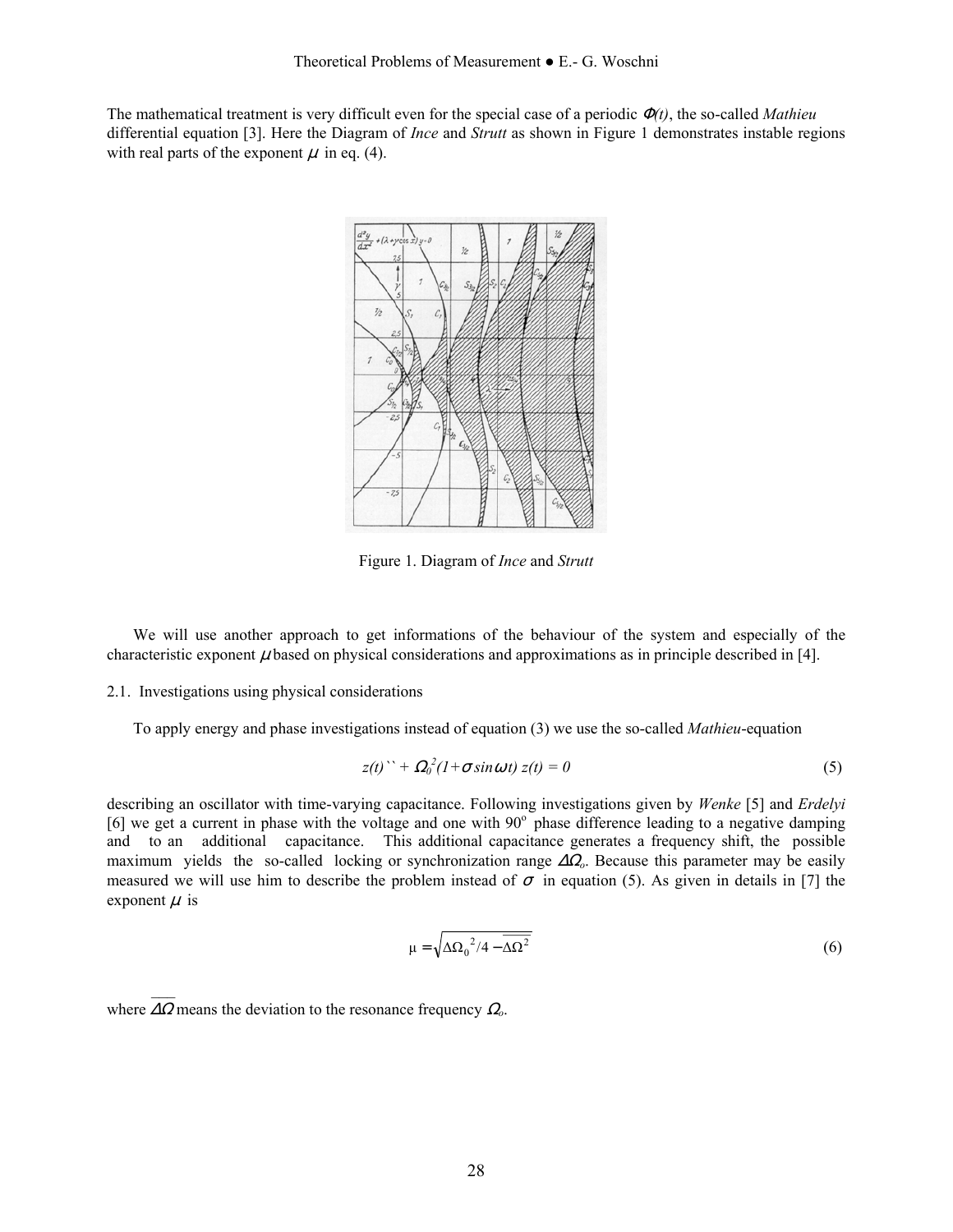

Fig. 2. Course of the characteristic exponent  $\mu$ 

Figure 2. shows the course of  $\mu$  as a function of the normalized difference frequency. Inside the synchronisation range  $\Delta\Omega$ <sub>o</sub> the exponent  $\mu$  is real, that means a negative damping and not a frequency difference (synchronization). Outside this range  $\mu$  is imaginary, that means a frequency deviation (error) in comparison with the ideal difference frequency  $\Delta \Omega = \Omega_l - \Omega_0$ .

#### 2. RESULTS AND DISCUSSION

To gain the error between the ideal difference frequency  $\Delta\Omega$  adequate to equation (1) and the real difference frequency we use equation (6) with  $\overline{\Delta\Omega} = \Delta\Omega$ 

$$
\mu = \sqrt{\Delta \Omega_o^2 / 4 - \Delta \Omega^2} = j\sqrt{\Delta \Omega^2 - \Delta \Omega_o^2 / 4}
$$
\n(7)

So the real difference frequency follows

$$
\sqrt{\Delta \Omega^2 - \Delta \Omega_0^2/4} = \Delta \Omega \left[1 - 0.5(\Delta \Omega_0^2/4 \Delta \Omega^2)\right]
$$
\n(8)

and the relative error is

$$
-0.5(\Delta\Omega_o^2/4\,\Delta\Omega^2) \tag{9}
$$

 That means: If for instance the difference frequency is by the factor 100 greater than the synchronization range  $\Delta\Omega_0$  the relative error still runs to  $0,125 \cdot 10^{-4}$ ! In praxis the permissible error in high precision frequency or time measurement may be less than  $10^{-10}$  to  $10^{-12}$  [8]. From this fact it follows that the synchronization range has to be smaller than  $0.3*10^{-4}$  to  $0.3*10^{-5}$  of the difference frequency.

 In praxis the synchronization range should be measured before frequency measurement. If ∆Ω*o* is known equation (7) can be used for error-correction.

 If it is not possible to know the synchronization range ∆Ω*o* one can use the measurement of the distortions to gain ∆Ω*o*, because there exists a relationship between the distortion factor and the synchronization range. The reasons for the distortion are relaxations in the neighbourhood of the synchronization border [9]. Here further investigations are necessary.